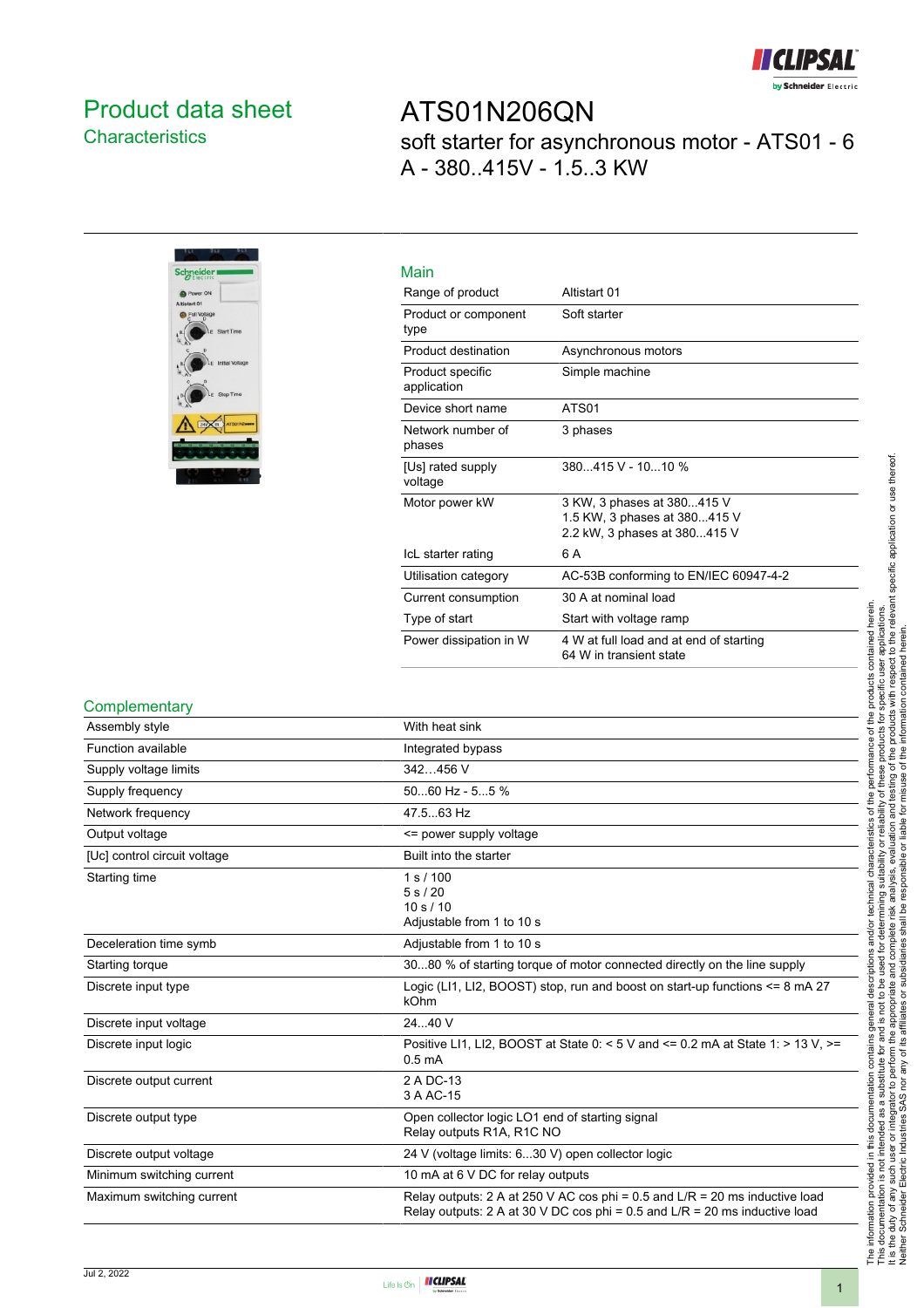| Display type           | 1 LED (green) for starter powered up<br>1 LED (yellow) for nominal voltage reached                                                                                                                                                                                                                                                                                                                                                                                                                                                                                                                                                                                                                                                                                                                                                                                                                                                      |
|------------------------|-----------------------------------------------------------------------------------------------------------------------------------------------------------------------------------------------------------------------------------------------------------------------------------------------------------------------------------------------------------------------------------------------------------------------------------------------------------------------------------------------------------------------------------------------------------------------------------------------------------------------------------------------------------------------------------------------------------------------------------------------------------------------------------------------------------------------------------------------------------------------------------------------------------------------------------------|
| Tightening torque      | $1.92.5$ N.M<br>$0.5$ N.m                                                                                                                                                                                                                                                                                                                                                                                                                                                                                                                                                                                                                                                                                                                                                                                                                                                                                                               |
| Electrical connection  | 4 mm screw clamp terminal - rigid 1 110 mm <sup>2</sup> AWG 8 power circuit<br>Screw connector - rigid 1 0.52.5 mm <sup>2</sup> AWG 14 control circuit<br>4 mm screw clamp terminal - rigid 2 16 mm <sup>2</sup> AWG 10 power circuit<br>Screw connector - rigid 2 0.51 mm <sup>2</sup> AWG 17 control circuit<br>Screw connector - flexible with cable end 1 0.51.5 mm <sup>2</sup> AWG 16 control circuit<br>4 mm screw clamp terminal - flexible without cable end 1 1.510 mm <sup>2</sup> AWG 8<br>power circuit<br>Screw connector - flexible without cable end 1 0.52.5 mm <sup>2</sup> AWG 14 control<br>circuit<br>4 mm screw clamp terminal - flexible with cable end 2 16 mm <sup>2</sup> AWG 10 power<br>circuit<br>4 mm screw clamp terminal - flexible without cable end 2 1.56 mm <sup>2</sup> AWG 10<br>power circuit<br>Screw connector - flexible without cable end 2 0.51.5 mm <sup>2</sup> AWG 16 control<br>circuit |
| Marking                | <b>CE</b>                                                                                                                                                                                                                                                                                                                                                                                                                                                                                                                                                                                                                                                                                                                                                                                                                                                                                                                               |
| Operating position     | Vertical +/- 10 degree                                                                                                                                                                                                                                                                                                                                                                                                                                                                                                                                                                                                                                                                                                                                                                                                                                                                                                                  |
| Height                 | 124 mm                                                                                                                                                                                                                                                                                                                                                                                                                                                                                                                                                                                                                                                                                                                                                                                                                                                                                                                                  |
| Width                  | 45 mm                                                                                                                                                                                                                                                                                                                                                                                                                                                                                                                                                                                                                                                                                                                                                                                                                                                                                                                                   |
| Depth                  | 131 mm                                                                                                                                                                                                                                                                                                                                                                                                                                                                                                                                                                                                                                                                                                                                                                                                                                                                                                                                  |
| Net weight             | $0.42$ kg                                                                                                                                                                                                                                                                                                                                                                                                                                                                                                                                                                                                                                                                                                                                                                                                                                                                                                                               |
| Compatibility code     | ATS01N2                                                                                                                                                                                                                                                                                                                                                                                                                                                                                                                                                                                                                                                                                                                                                                                                                                                                                                                                 |
| Motor power range AC-3 | 1.12 KW at 380440 V 3 phases<br>2.23 kW at 380440 V 3 phases                                                                                                                                                                                                                                                                                                                                                                                                                                                                                                                                                                                                                                                                                                                                                                                                                                                                            |
| Motor starter type     | Soft starter                                                                                                                                                                                                                                                                                                                                                                                                                                                                                                                                                                                                                                                                                                                                                                                                                                                                                                                            |

#### Environment

| Electromagnetic compatibility         | Conducted and radiated emissions level B conforming to CISPR 11<br>Conducted and radiated emissions level B conforming to IEC 60947-4-2<br>Damped oscillating waves level 3 conforming to IEC 61000-4-12<br>Electrostatic discharge level 3 conforming to IEC 61000-4-2<br>EMC immunity conforming to EN 50082-1<br>EMC immunity conforming to EN 50082-2<br>Harmonics conforming to IEC 1000-3-2<br>Harmonics conforming to IEC 1000-3-4<br>Immunity to conducted interference caused by radio-electrical fields level 3<br>conforming to IEC 61000-4-6<br>Immunity to electrical transients level 4 conforming to IEC 61000-4-4<br>Immunity to radiated radio-electrical interference level 3 conforming to IEC<br>61000-4-3<br>Micro-cuts and voltage fluctuation conforming to IEC 61000-4-11<br>Voltage/current impulse level 3 conforming to IEC 61000-4-5 |
|---------------------------------------|------------------------------------------------------------------------------------------------------------------------------------------------------------------------------------------------------------------------------------------------------------------------------------------------------------------------------------------------------------------------------------------------------------------------------------------------------------------------------------------------------------------------------------------------------------------------------------------------------------------------------------------------------------------------------------------------------------------------------------------------------------------------------------------------------------------------------------------------------------------|
| <b>Standards</b>                      | EN/IEC 60947-4-2                                                                                                                                                                                                                                                                                                                                                                                                                                                                                                                                                                                                                                                                                                                                                                                                                                                 |
| <b>Product certifications</b>         | UL<br>B44.1-96/ASME A17.5 for starter wired to the motor delta terminal<br><b>CSA</b><br>GOST<br>C-Tick<br>CCC                                                                                                                                                                                                                                                                                                                                                                                                                                                                                                                                                                                                                                                                                                                                                   |
| IP degree of protection               | <b>IP20</b>                                                                                                                                                                                                                                                                                                                                                                                                                                                                                                                                                                                                                                                                                                                                                                                                                                                      |
| Pollution degree                      | 2 conforming to EN/IEC 60947-4-2                                                                                                                                                                                                                                                                                                                                                                                                                                                                                                                                                                                                                                                                                                                                                                                                                                 |
| Vibration resistance                  | 1 gn (f= 13150 Hz) conforming to EN/IEC 60068-2-6<br>1.5 mm peak to peak (f= 313 Hz) conforming to EN/IEC 60068-2-6                                                                                                                                                                                                                                                                                                                                                                                                                                                                                                                                                                                                                                                                                                                                              |
| Shock resistance                      | 15 gn for 11 ms conforming to EN/IEC 60068-2-27                                                                                                                                                                                                                                                                                                                                                                                                                                                                                                                                                                                                                                                                                                                                                                                                                  |
| Relative humidity                     | 595 % without condensation or dripping water conforming to EN/IEC 60068-2-3                                                                                                                                                                                                                                                                                                                                                                                                                                                                                                                                                                                                                                                                                                                                                                                      |
| Ambient air temperature for operation | -1040 °C (without derating)<br>4050 °C (with current derating of 2 % per °C)                                                                                                                                                                                                                                                                                                                                                                                                                                                                                                                                                                                                                                                                                                                                                                                     |
| Ambient air temperature for storage   | -2570 °C conforming to EN/IEC 60947-4-2                                                                                                                                                                                                                                                                                                                                                                                                                                                                                                                                                                                                                                                                                                                                                                                                                          |
| Operating altitude                    | $\le$ 1000 m without derating<br>> 1000 m with current derating of 2.2 % per additional 100 m                                                                                                                                                                                                                                                                                                                                                                                                                                                                                                                                                                                                                                                                                                                                                                    |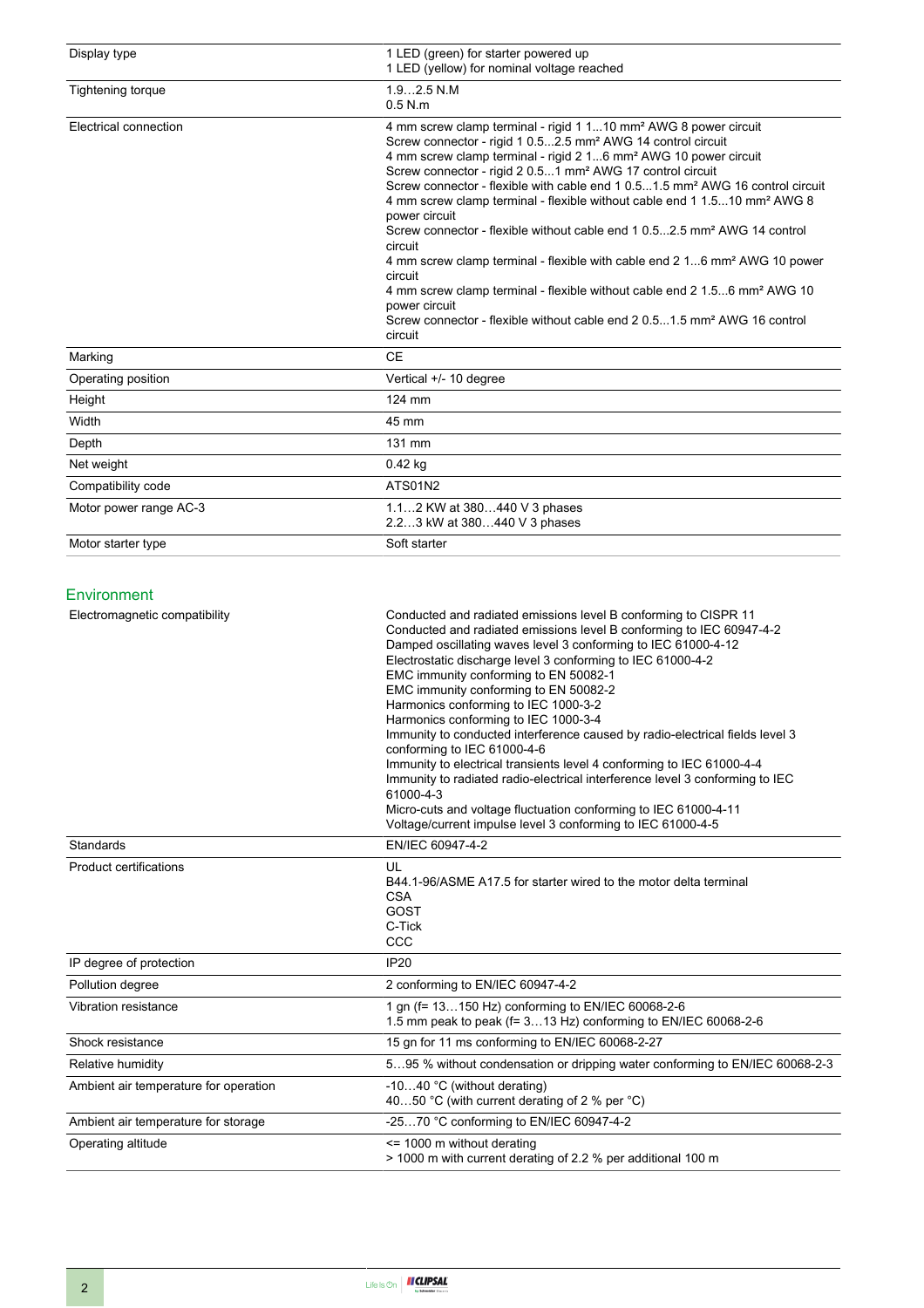### Packing Units

| Unit Type of Package 1       | <b>PCE</b> |
|------------------------------|------------|
| Number of Units in Package 1 | 1          |
| Package 1 Weight             | 535.0 g    |
| Package 1 Height             | 5.5 cm     |
| Package 1 width              | 15.2 cm    |
| Package 1 Length             | 17.5 cm    |
| Unit Type of Package 2       | P06        |
| Number of Units in Package 2 | 112        |
| Package 2 Weight             | 74.124 kg  |
| Package 2 Height             | 77 cm      |
| Package 2 width              | 60 cm      |
| Package 2 Length             | 80 cm      |
| Unit Type of Package 3       | S03        |
| Number of Units in Package 3 | 14         |
| Package 3 Weight             | 7.936 kg   |
| Package 3 Height             | 30 cm      |
| Package 3 width              | 30 cm      |
| Package 3 Length             | 40 cm      |

## Offer Sustainability

| <b>REACh Regulation</b>    | <b>REACh Declaration</b>                                                                                                       |
|----------------------------|--------------------------------------------------------------------------------------------------------------------------------|
| <b>REACh free of SVHC</b>  | Yes                                                                                                                            |
| <b>EU RoHS Directive</b>   | Pro-active compliance (Product out of EU RoHS legal scope) E EU RoHS<br><b>Declaration</b>                                     |
| Toxic heavy metal free     | Yes                                                                                                                            |
| Mercury free               | Yes                                                                                                                            |
| RoHS exemption information | d Yes                                                                                                                          |
| China RoHS Regulation      | China RoHS Declaration                                                                                                         |
| <b>WEEE</b>                | The product must be disposed on European Union markets following specific<br>waste collection and never end up in rubbish bins |

## Contractual warranty

Warranty 18 months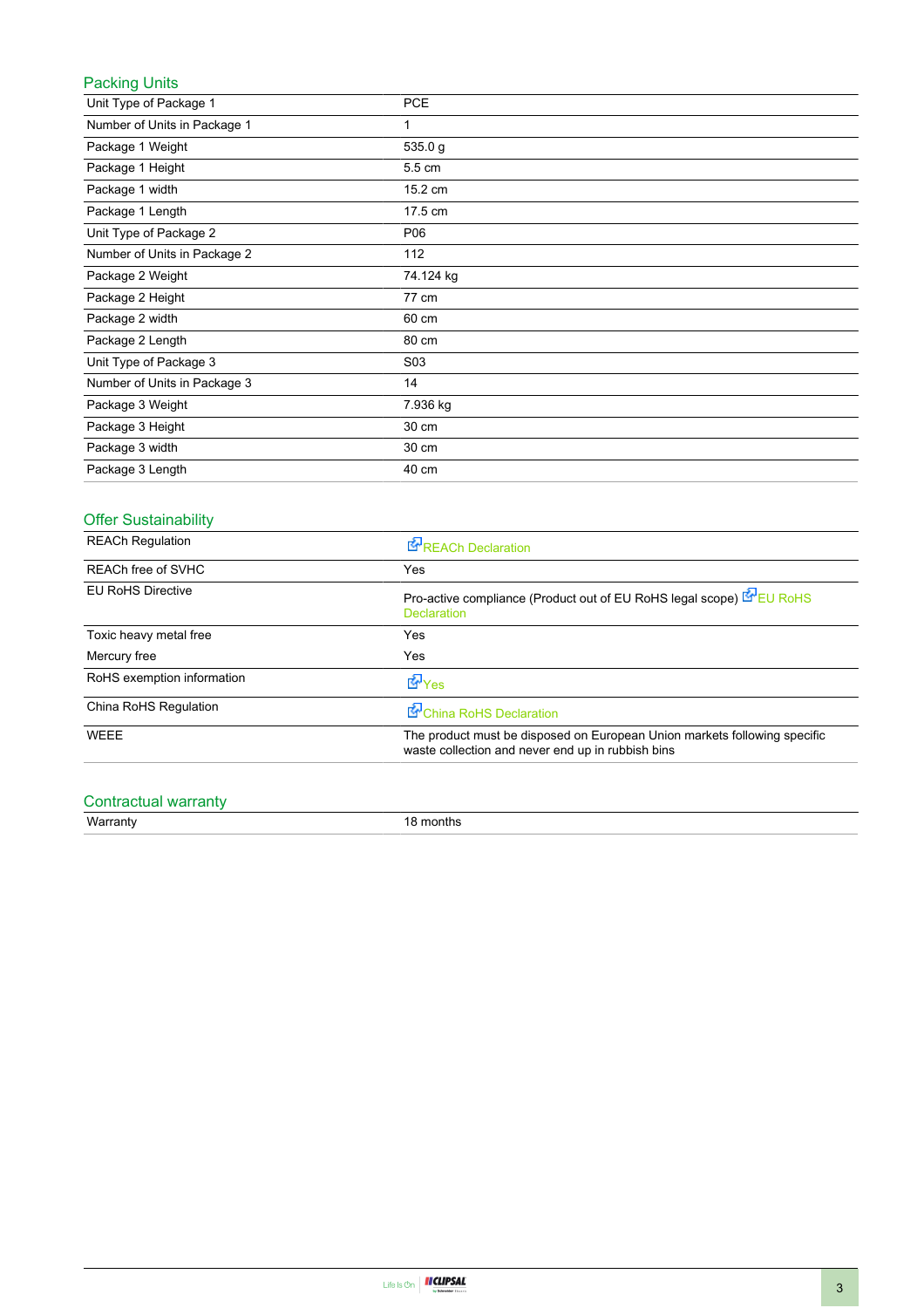# Product data sheet Dimensions Drawings

# ATS01N206QN

### **Dimensions**

#### Mounting on Symetrical (35 mm) Rail



#### Screw Fixing



(1) Retractable fixings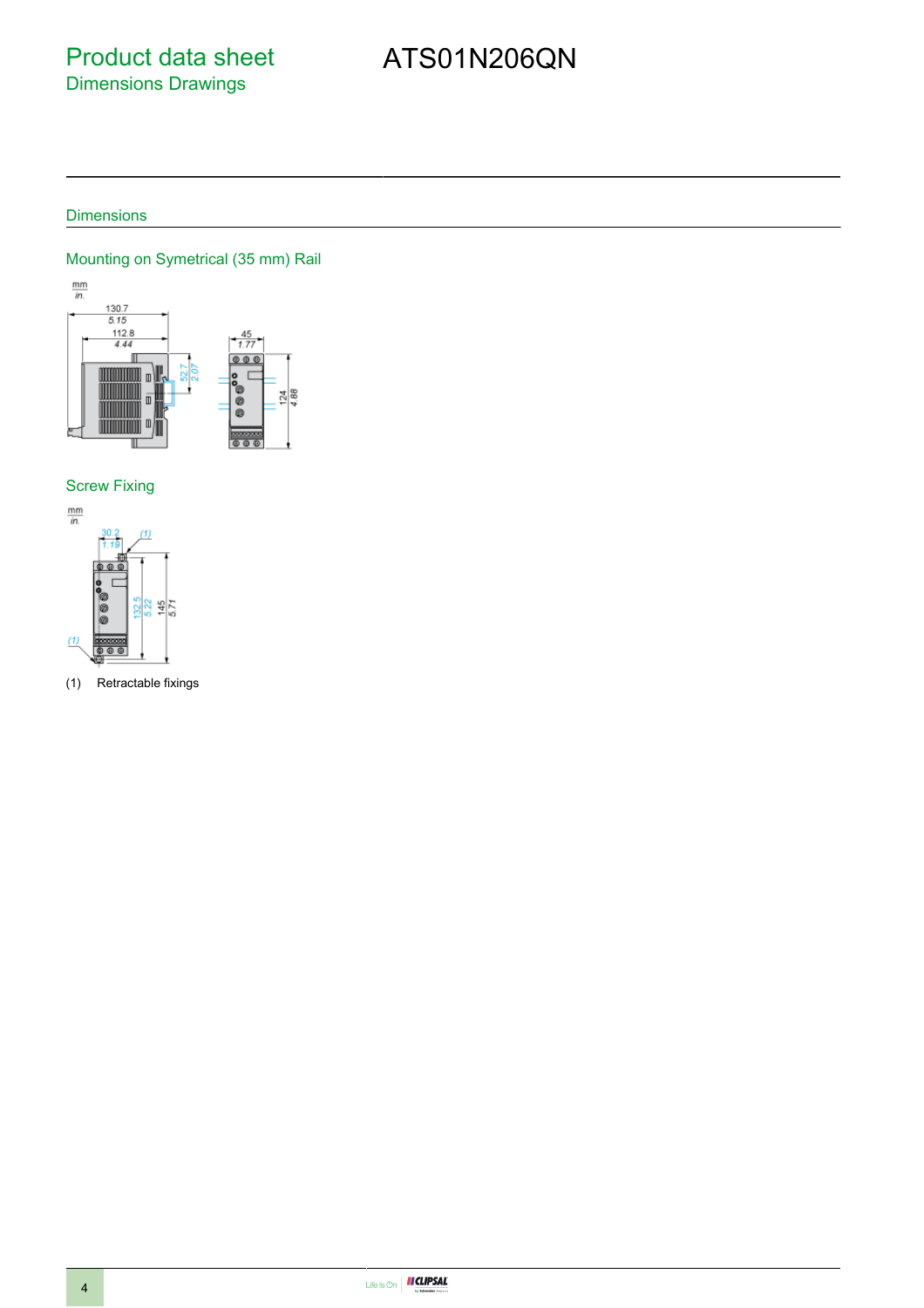## Product data sheet Connections and Schema

# ATS01N206QN

# Example of Manual Control



- A1 : Soft start/soft stop unit
- (1) For type 2 coordination
- Q1 : Motor circuit-breaker
- F3 : 3 fast-acting fuses